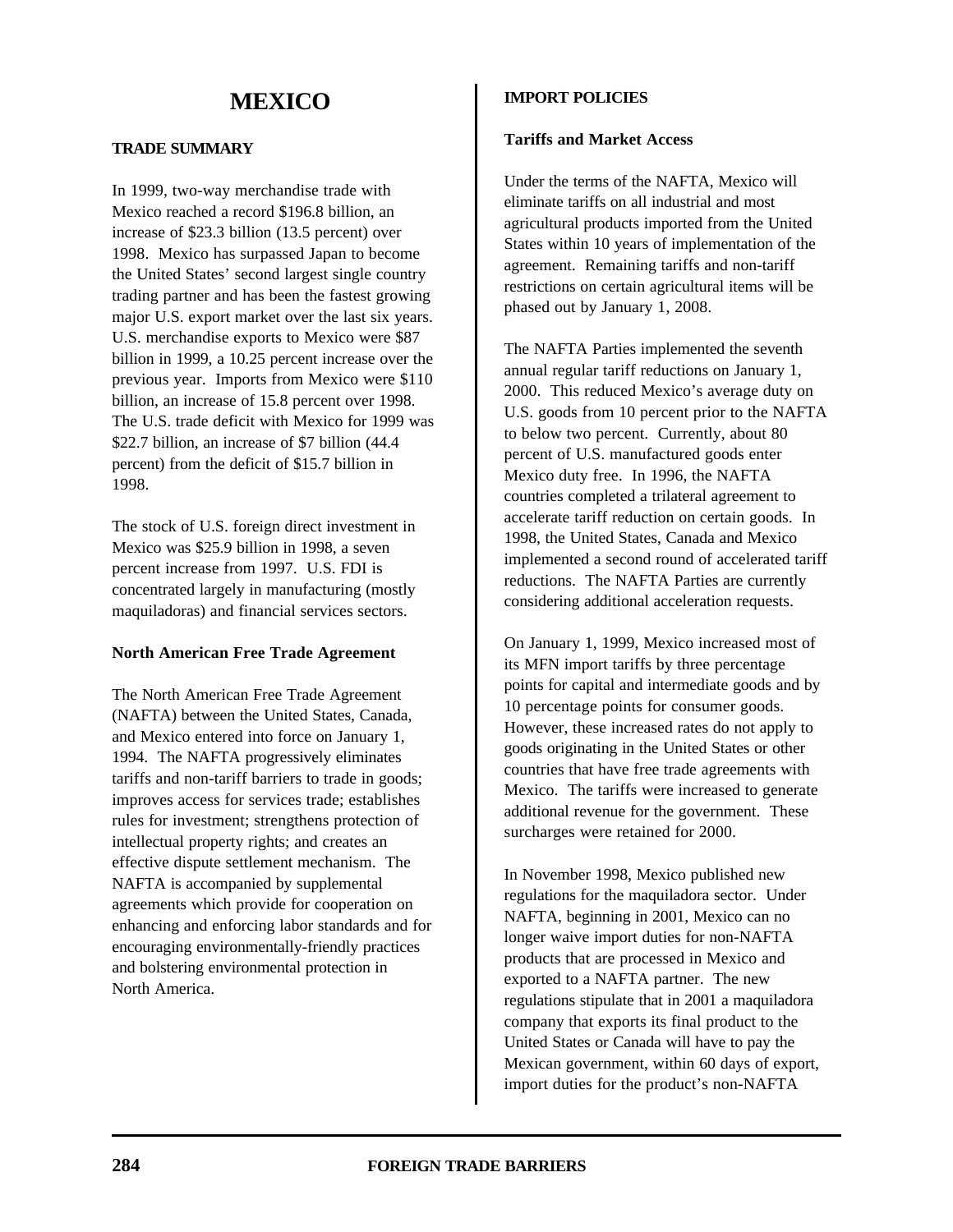inputs. Furthermore, starting in 2001, the maquiladora industry will have to pay duties on all imported capital goods. In a related measure, Mexico published regulations for Sectoral Promotion Programs, which will take effect in November 2000. Under the Sectoral Promotion Programs, manufacturers of certain electronic and electric products will be able to import specified inputs at reduced MFN rates. Programs for other sectors are under review by Mexico. The reduced import duties will be available to all manufacturers but will not be available to other importers, such as retailers.

#### **Agricultural Barriers**

The United States is concerned by Mexico's administration of its tariff-rate quota obligations for certain U.S. agricultural products. In particular, in 1999, Mexico delayed its auction of tariff-rate quota (TRQ) import permits for U.S. edible dry beans until so late in the year that the TRQ was not filled, despite substantial demand for U.S. dry beans. Mexican Customs also seized 25 rail cars of dry beans for alleged falsification of invoices. These beans were then donated to Mexican government food agencies. The United States is monitoring TRQ administration in 2000. An auction for one-third of the TRQ was successfully held on February 14, with the remaining allocations scheduled for mid-May and mid-August. While Mexico has met or greatly exceeded its commitments to allow imports of U.S. corn each year, U.S. firms have also complained about administration of the corn TRQ in 1999.

Mexico is a major user of anti-dumping measures, notably against agricultural products. The United States has raised its concerns regarding the manner in which Mexico has applied antidumping measures on a number of U.S. exports. On January 28, 2000, a WTO dispute settlement panel established at the request of the United States regarding High Fructose Corn Syrup (HFCS) found that Mexico's threat of injury determination violated

the Antidumping Agreement in several respects. The panel also found that Mexico improperly imposed final antidumping duties for the period during which its provisional measure was in place, and that it also applied the provisional measure beyond the applicable time limit. On February 24, 2000, the WTO Dispute Settlement Body adopted the panel's report, with which Mexico will have to comply.

Other important U.S. agricultural products on which Mexico imposed provisional and/or final antidumping measures in 1999 include U.S. hogs for slaughter, and cattle, beef and beef offal. In October 1999, Mexico imposed final antidumping duties on imports of U.S. hogs of 0.351 dollars per kilogram. In August 1999, Mexico imposed provisional antidumping measures on imports of U.S. beef and beef offal, ranging as high as 215 percent. In both of these investigations, the United States has raised concerns with Mexico regarding problems with the actions taken by the Mexican antidumping authorities.

# **Administrative Procedures and Customs Practices**

U.S. exporters continue to register complaints about certain aspects of Mexican customs administration, including: the lack of sufficient prior notification of procedural changes; inconsistent interpretation of regulatory requirements for imports at different border posts; new requirements that particular goods may enter only through certain ports; and discriminatory and capricious enforcement of Mexican standards and labeling rules. Complications and confusion have occasionally resulted in the application of harsh penalties for technical customs law violations committed as a result of simple mistakes rather than an attempt to evade Mexican customs rules. Agricultural exporters note that Mexican inspection and clearance procedures for some agricultural goods are long, burdensome, non-transparent and unreliable. The Customs Reform Law,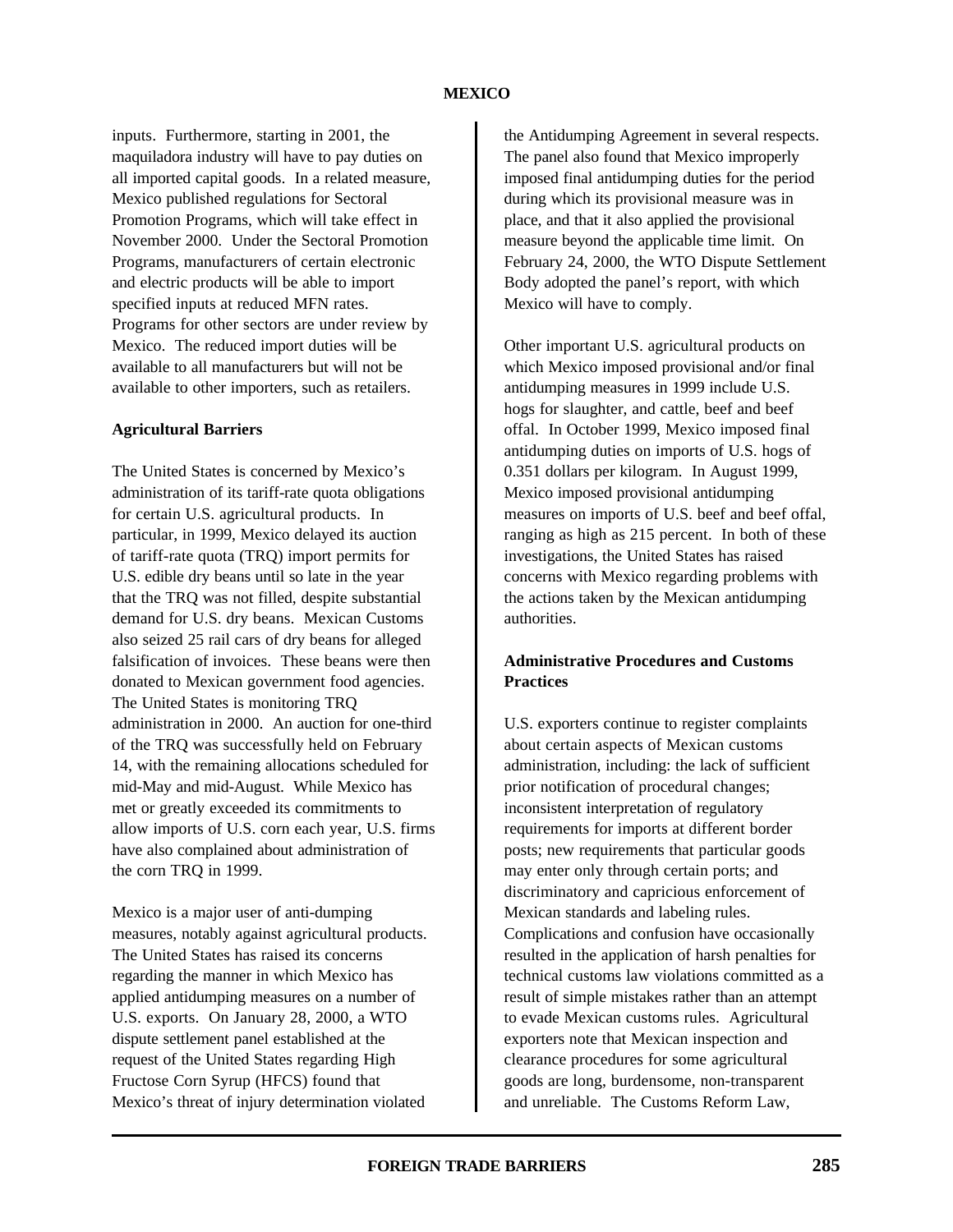effective April 1996, gave Mexican customs authorities the right to act in cases of suspected violations of intellectual property rights; however, they do not have the authority to seize goods on their own initiative. Several U.S. exporters have voiced concerns about border procedures in this area.

Mexico implemented a reference price system for certain imports in 1994, and has continued to expand the number of goods subject to this requirement. In February 1994, for example, there were just seven products on the list. Today there are well over 200 separate items – including certain distilled spirits, cigarettes, chemicals, wood and paper materials, textiles and apparel, footwear, steel, appliances and toys. Currently, companies importing products at prices below the Government of Mexico's official reference price must post a bond to cover the difference in duties and taxes. Bonds are closed when importers provide Mexican authorities with original invoices signed and notarized by the exporter's local chamber of commerce attesting that the declared customs value of the product is correct. In 1999 Mexico published regulations that would require importers to deposit cash in a designated financial institution (or arrange one of two alternative guarantees) instead of posting a bond. Implementation has been delayed and is currently set to become effective April 1, 2000. In 1998, Mexico implemented a prior notification requirement for sensitive products from certain countries. U.S. origin goods are subject to the reference price system, but not the prior notification requirement. The United States is reviewing Mexico's practices for their WTO consistency.

# **STANDARDS, TESTING, LABELING AND CERTIFICATION**

#### **Sanitary and Phytosanitary Standards**

Mexican sanitary and phytosanitary standards have created barriers to exports of certain U.S. agricultural goods, including grains, seed products, potatoes, apples, stone fruit, meat, poultry, citrus from Florida and table eggs. The United States remains concerned about the farreaching extent of some sanitary and phytosanitary import regulations, such as those for grains, poultry, rendered products and meat. These include a new animal health standard for imported poultry products which was implemented in early 1999. In addition, procedural requirements regarding SPS inspections at the port-of-entry often do not reflect agreements reached between U.S. Department of Agriculture (USDA) officials and their Mexican counterparts, resulting in unnecessary delays at the border, seaports, and airports.

#### **Standards**

The Government of Mexico revised its Federal Law of Metrology and Standardization in May 1997. While these revisions provide for greater transparency, some Mexican ministries deem that certain regulations are executive orders and therefore not subject to notification requirements and are not published for comment.

Additionally, while the law provides for the adoption of emergency mandatory standards to deal with exceptional and unforeseen circumstances which might result in irreversible situations, the legitimacy of the emergency nature of some of these mandatory standards remains questionable. Moreover, in certain instances, Mexico has not immediately notified such technical regulations to the WTO nor has it provided opportunity for comment by its trading partners.

#### **Conformity Assessment Procedures**

Mexico's Law on Metrology and Standardization mandates that products subject to technical regulations ("Normas Oficiales Mexicanas" (NOMs)) be certified by the government agency that issued the NOM or an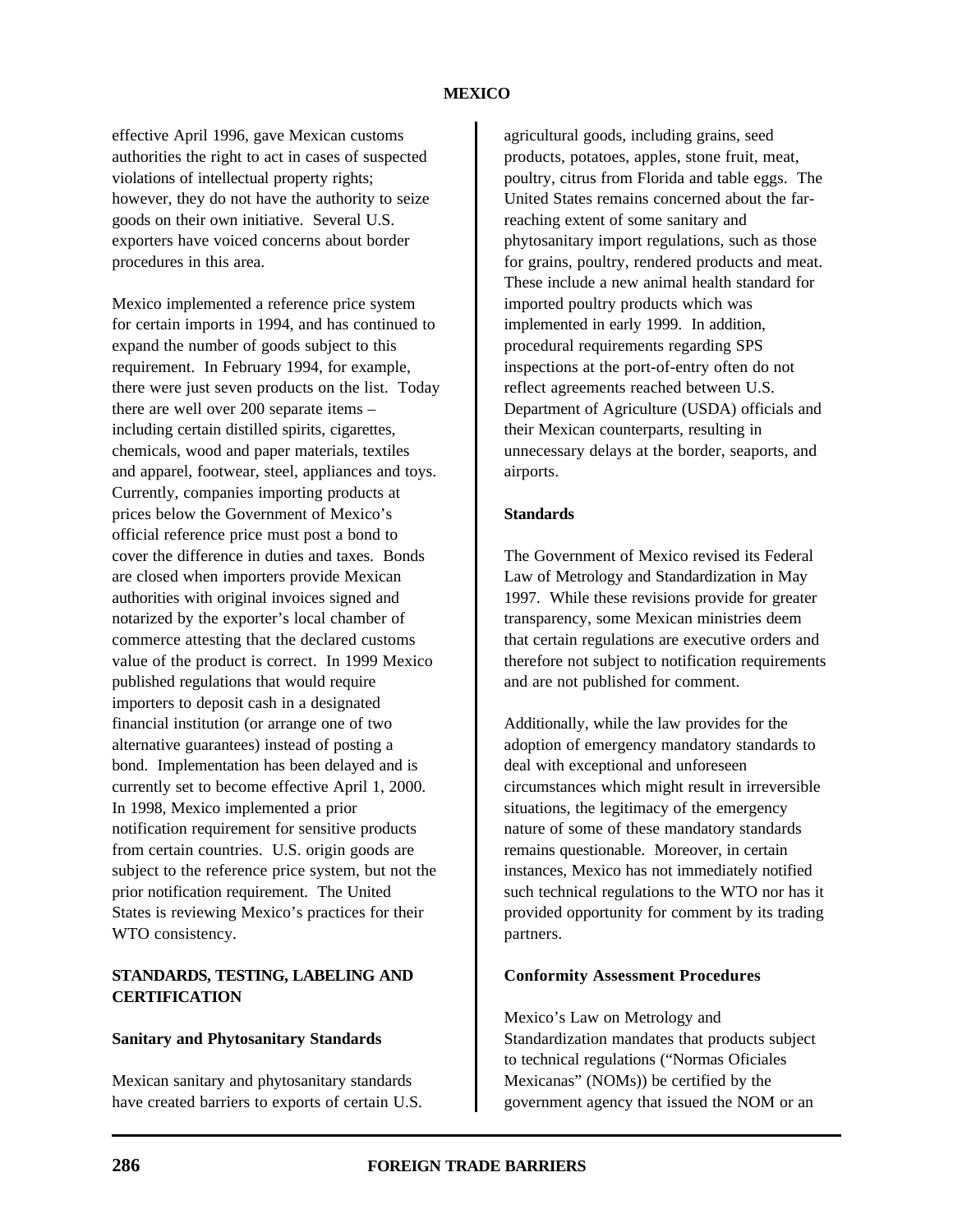authorized independent certification body. Until 1998, only Mexican entities could qualify for recognition as competent to perform conformity assessments. On January 1, 1998, Mexico's NAFTA obligation took effect to accredit or otherwise recognize U.S. and Canadian bodies no less favorably than Mexican entities. However, the United States is concerned that Mexico's implied decision to only accredit additional certification bodies and verification units based on market need for such services may in practice become a barrier to trade.

All imports are subject to inspection at the border and again at the retail level; domestic goods are subject only to spot inspections in the market. This enforcement of compliance with NOM certification appears to be more stringent in the case of imports. U.S. exporters also report occasional inconsistencies in certification enforcement and determinations at different ports of entry.

Mexico has made significant progress in addressing redundant testing requirements. In February 2000, the Secretariat for Trade and Industrial Development (SECOFI) revised its product certification procedures for mandatory standards under its authority. The procedures allow manufacturers in countries with which Mexico has a free trade agreement (including the United States) to submit products for testing and certification. Under the revised procedures, a U.S. manufacturer can supply numerous importers without duplicating the cost of testing and certification.

As a prerequisite for permission to import and market vitamins, Mexico now requires inspection and approval of manufacturing facilities. Mexico has indicated that it does not plan to conduct inspections of facilities outside of Mexico. This precludes U.S. companies without production facilities in Mexico from obtaining the sanitary license necessary to import and market vitamins in Mexico.

#### **GOVERNMENT PROCUREMENT**

In 1999, U.S. firms reported several instances in which Mexican procurement agencies may have awarded contracts without providing the time period for tendering normally required under the NAFTA. The Administration has expressed its concern over this issue in bilateral and trilateral consultations and will continue to closely monitor Mexican procurement agencies' practices to ensure full implementation of the NAFTA tendering requirements.

On January 4, 2000, Mexico published a new law for Public Works and Related Services. The law requires Mexican procurement agencies to implement a new system of "Buy Mexico" purchasing preferences. While the law includes a general exception for treaty obligations, there appears to be a risk that Mexico's procurement officials might interpret it in a way that could be inconsistent with Mexico's NAFTA commitments. The law requires SECOFI to develop regulations for implementing these policies. The Administration is following the situation closely to ensure that Mexico implements this law in a manner that is fully consistent with the NAFTA.

# **INTELLECTUAL PROPERTY RIGHTS PROTECTION**

Under the NAFTA and the WTO, Mexico is obligated to implement and enforce a certain minimum level of intellectual property rights (IPR) protection. The Government of Mexico announced an anti-piracy campaign on November 11, 1998. This was followed by increased raids and seizures by government authorities and the enactment of stricter antipiracy penalties in May 1999. The prosecution of IPR crimes has increased, but it remains to be seen if stricter sanctions will be applied consistently and serve as a deterrent. In 1996, Mexico and the United States created a bilateral working group on IPR to discuss enforcement and other matters. The group did not meet in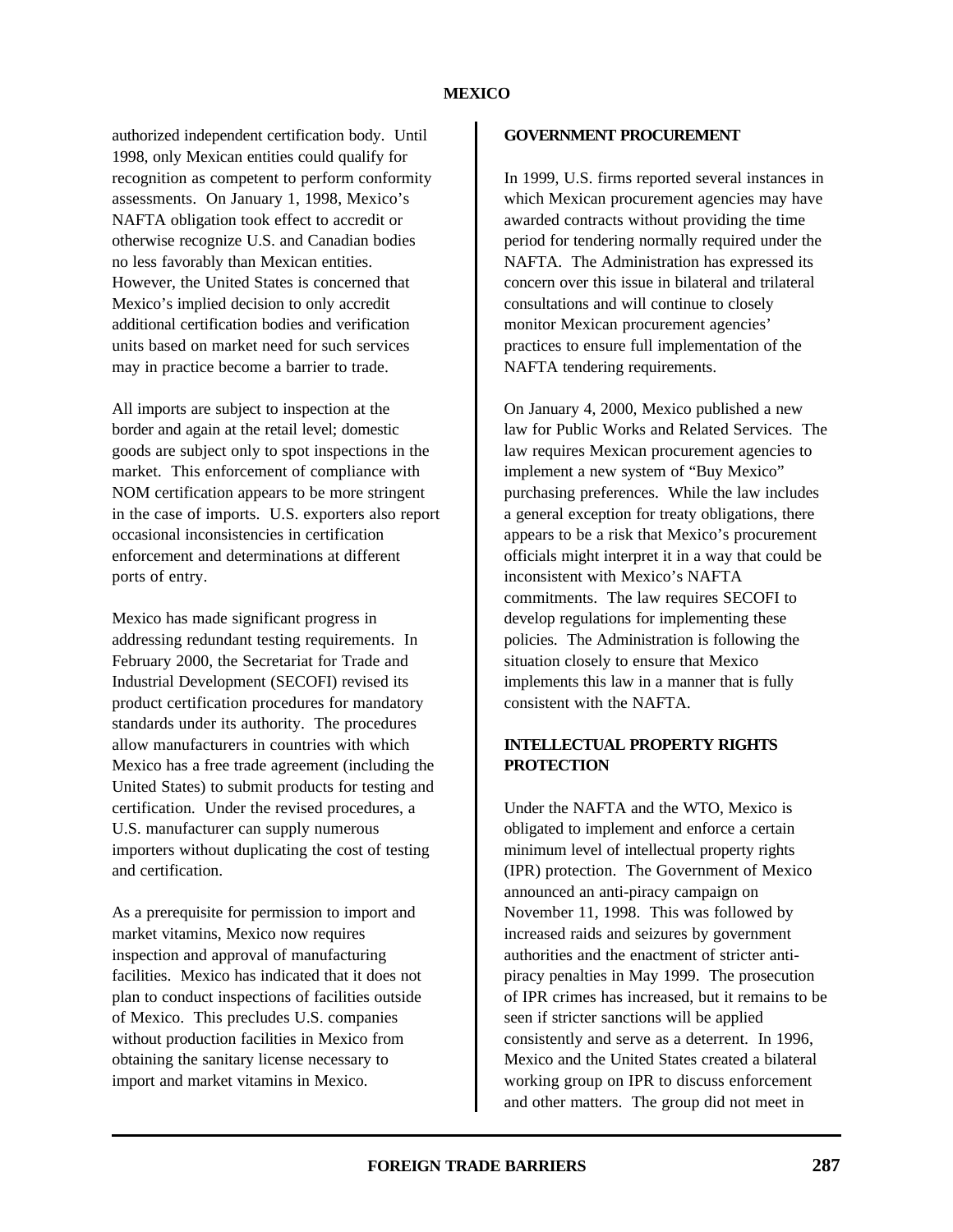1998 or 1999. In 2000, the United States and Mexico plan to convene a high-level meeting to launch a bilateral working group focused on enforcement and increased cooperation.

# **Copyright**

The Government of Mexico passed a copyright law on December 24, 1996, which addressed a number of inadequacies in the former law. The new law substantially increased protection for computer programs, textile designs and several other types of copyrighted material. Criminal penalties in several areas were increased, and some administrative procedures were introduced as well. With subsequent modifications, the law appears to provide a satisfactory legal framework. However, in practice, criminal penalties have been infrequent and mild. In May 1999, Mexico increased criminal penalties for certain copyright and trademark violations and reclassified copyright and trademark piracy as a felony (*delito grave*). As a result of the felony classification, individuals indicted for IPR piracy cannot be released on bail and search warrants are issued more expeditiously.

Copyright piracy remains a major problem in Mexico, with U.S. industry loss estimates remaining high. Pirated sound recordings and video cassettes are readily available throughout Mexico. The International Intellectual Property Association (IIPA) estimates that trade losses due to copyright piracy in Mexico in 1998 totaled \$469 million. The U.S. copyright industry notes that in spite of numerous raids by legal authorities and extensive confiscation of pirated material, there were few convictions prior to the reclassification of IPR piracy as a felony. However, at the end of 1999 approximately 70 individuals were in jail awaiting trial for IPR piracy, and three individuals had been convicted, according to the Mexican Attorney General's Office.

#### **Patents and Trademarks**

Patents and trademarks are under the jurisdiction of the Mexican Institute of Industrial Property (IMPI), an independent agency. An increasing number of raids have been conducted in recent years, and use of administrative remedies are increasingly useful to U.S. trademark owners. Nonetheless, many U.S. trademark holders have encountered difficulties in enjoining former subsidiaries and franchisees from using their trademarks. U.S. firms have reported experiencing difficulty in enforcing their trademark rights when a Mexican entity has registered them, even when registration was under a different category. These anecdotal reports indicate problems are occurring, but not on a large scale.

#### **Border Enforcement**

NAFTA Article 1718 requires Mexico to allow U.S. intellectual property rights holders to request that Mexican customs authorities suspend release of goods with counterfeit trademarks or pirated copyright goods. Several U.S. companies have complained that the procedure for obtaining protection via Mexican customs authorities is complicated, for a variety of reasons, including the fact that Mexican law does not recognize its customs service as an authority competent to decide infringement issues. Intellectual property rights owners seeking to use customs resources to prevent importation of infringing goods must obtain, from a competent authority, an order which directs customs officials to detain the merchandise. Thus far, few companies have requested this type of action, but those which have report positive outcomes. The United States will work closely with Mexico to ensure that Mexico is providing effective border enforcement of intellectual property rights, as the NAFTA requires.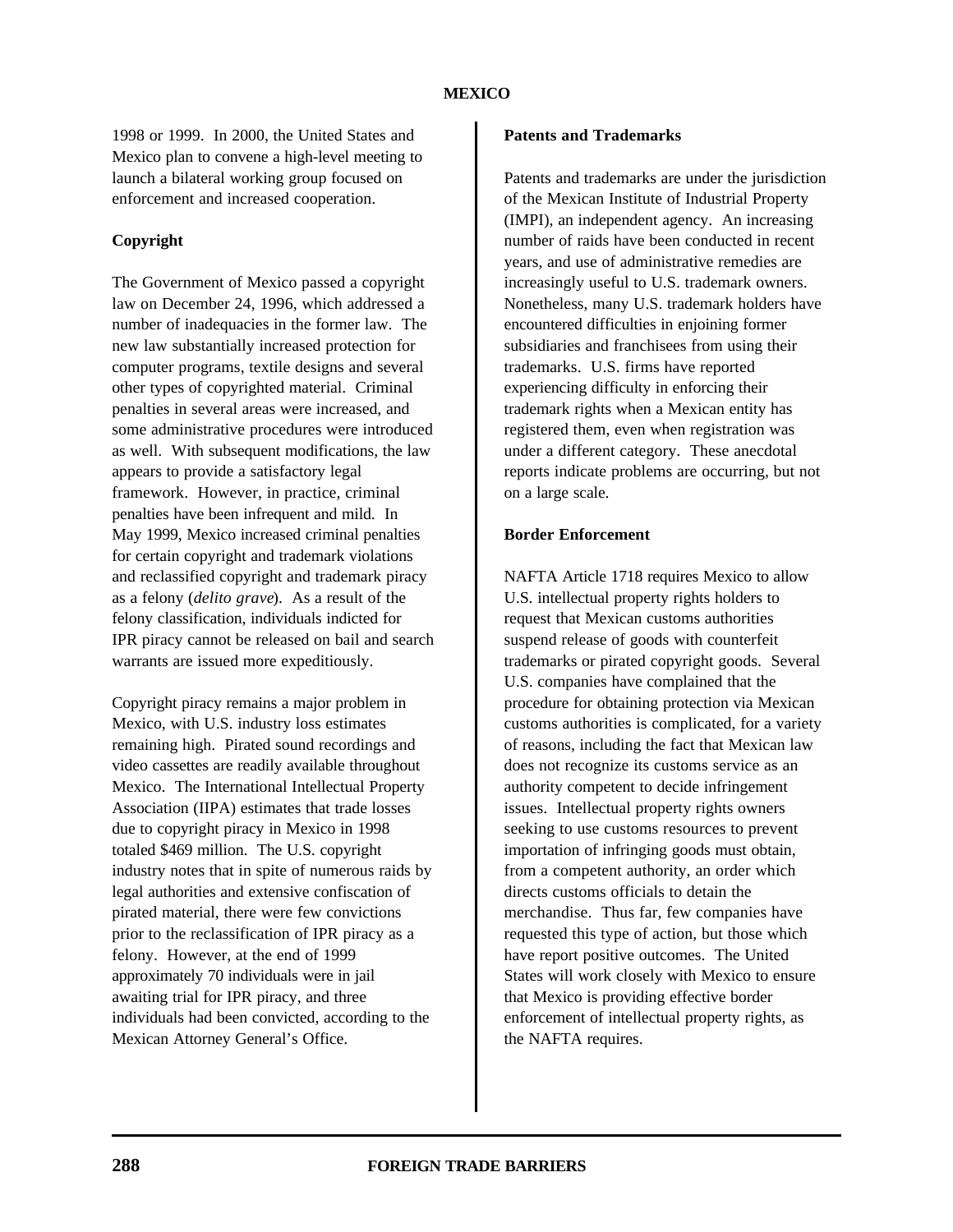## **SERVICES BARRIERS**

## **Telecommunications**

Mexico ended Telmex's monopoly on the provision of commercial long-distance telecommunications services on August 10, 1996, and allowed long-distance competitors to interconnect to the public-switched network on January 1, 1997. A number of U.S. firms, in partnership with Mexican firms, are competing for Mexican residential and commercial longdistance subscribers. Mexico allows up to 49 percent foreign investment in telecommunications networks and services, including basic telecommunications. An exception is provided in Mexico's new telecommunications law that allows consideration of 100 percent foreign investment in cellular services.

Under the WTO Agreement on Basic Telecommunications Services, Mexico made market access and national treatment commitments on all basic telecommunication services. Mexico also adopted the procompetitive regulatory commitments set forth in the Reference Paper associated with the WTO Agreement. Mexico, however, requires the use of Mexican infrastructure for the provision of domestic satellite service until the year 2002, and it continues to restrict foreign ownership of all services (other than cellular) to 49 percent.

The NAFTA eliminated all investment and cross-border service restrictions in enhanced or value-added telecommunications services and private communications networks, most as of January 1, 1994. The remaining restrictions, limited to enhanced packet switching services and videotext, were eliminated on July 1, 1995.

There are several aspects of Mexico's regulation of its telecommunications market that inflate the cost of terminating international traffic in Mexico and exacerbate the long-standing problem of high settlement rates by preventing

competitive forces from being brought to bear on these rates. The settlement rate for U.S.-Mexico international traffic was more than 19 cents per minute in 1999, compared with U.S.-Canada rates of about seven cents per minute.

USTR is reviewing certain aspects of Mexico's regulatory regime under section 1377 of the Omnibus Trade and Competitiveness Act of 1988. Complaints from U.S. industry were received about the GOM's implementation of its commitments under the WTO Basic Telecommunications Agreement. Issues receiving particular attention were the GOM's failure to: (1) permit international simple resale (ISR), (2) establish cost-based interconnection rates, and (3) to put in place measures to prevent anti-competitive behavior by Telmex (also referred to as "dominant carrier" regulations).

The Government of Mexico has given one carrier, Telmex, a *de facto* monopoly to negotiate settlement rates, which prevents other Mexican carriers from negotiating lower rates. The policy of the Mexican Government not to permit resale, i.e., the reselling of the long distance public network in Mexico, continues to reinforce Telmex's market dominance and erode the basis for effective competition in Mexico's telecommunications market. In addition, the regulatory agency has been unable to implement regulations to restrict market abuses by Telmex. On January 1, 1999, Mexico removed a 58 percent surcharge on the settlement rate on inbound international traffic paid to Telmex.

In the 1997 section 1377 review, USTR concluded that Mexico had satisfactorily established standards for terminal attachment equipment. We continue to monitor implementation of these standards in the NAFTA Telecommunications Standards Subcommittee.